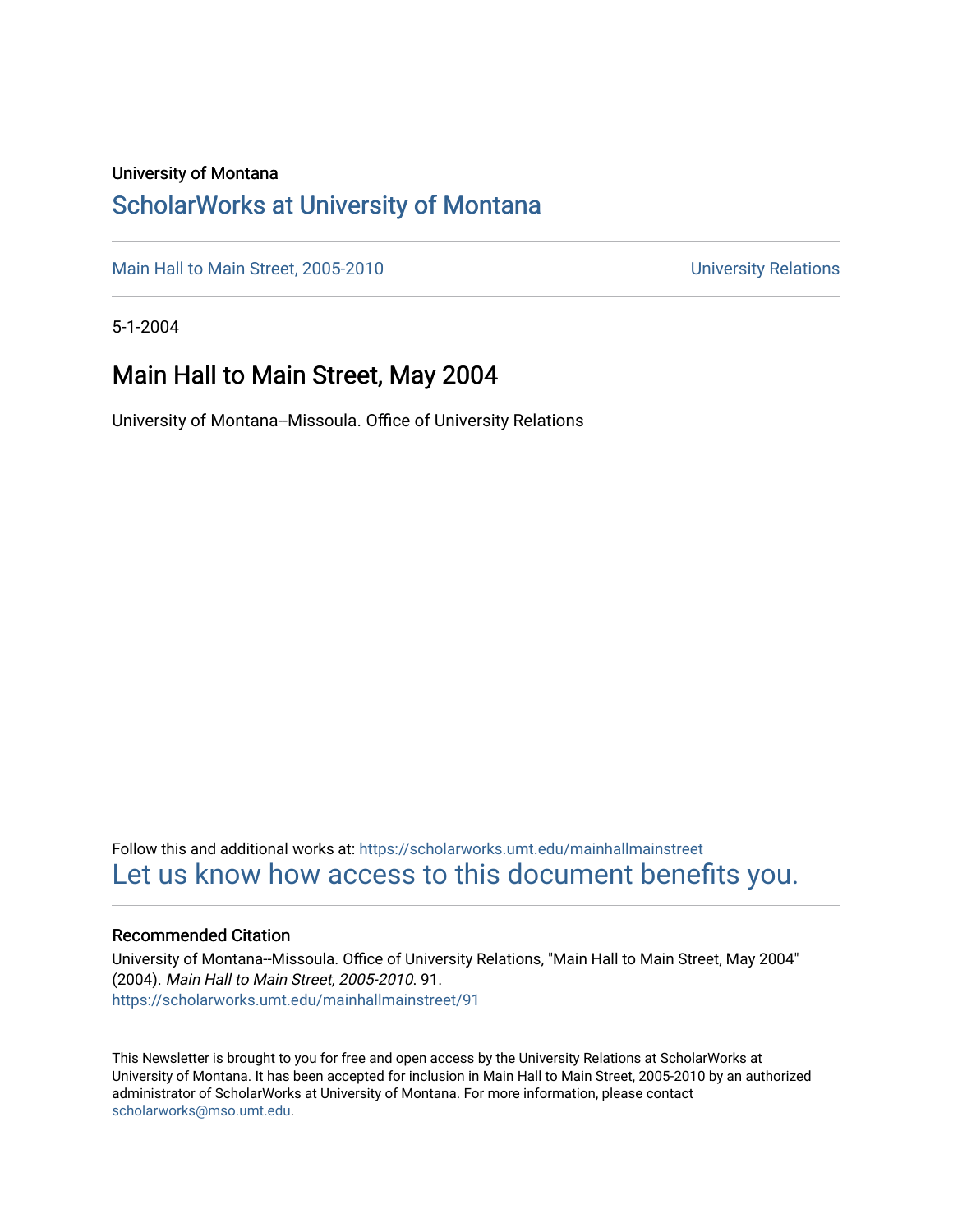**Mansfi eId JNNERSTV OFMONTAN\*** Mansfield Library, 4th FL **Hissoula, MT 59812** 

[www.umt.edu/urelations/mainhall](http://www.umt.edu/urelations/mainhall)



Dennison reaches milestone

# Professor wins top writing award

A Justman<br>the 2004 PEN<br>Award for the book by UM Professor Stewart Justman has been awarded one of  $\blacktriangle$  the writing world's highest honors:

Award for the Art of the Essay.

Justman is a liberal studies faculty member who has taught introductory English composition at UM for three decades. He was rewarded for his Seeds of Mortality: The Public and Private Worlds of



**Justman**

Cancer," which was published in 2003. A review of "Seeds of Mortality" by The New England Journal of Medicine

said, "Justman cleverly interweaves his own experience as a patient with cancer with reflections on works of literature, the visual arts and philosophy to create an insightful commentary on how cancer is viewed by American society.

The PEN Award earned by Justman is presented each year to the best collection of essays by an American writer in recognition of "the dignity and esteem the essay form imparts to literature." The PEN Awards are considered on par with the National Book Awards. Justman will receive the award May 24 during a ceremony in the Lincoln Center in New York.

Justman said, 'The award is especially significant to me as it was conferred by writers themselves — members of the craft."

The PEN American Center, which offers the awards, is a fellowship of writers that has worked for more than 80 years to advance literature, to promote a culture of reading and to defend free expression. The PEN acronym stands for poets, playwrights, essayists, editors and novelists. The organization has 2,700 members, and further information on PEN can be found at [www.pen.org](http://www.pen.org). &

## now UM's longestserving leader ne of President

Ceorge<br>
Denniso<br>
Secret loves is<br>
history. He is a George Dennison's history. He is, after all, a historian by training.

President

It's only fitting that last month Dennison *made* history when he became the longestserving president in The University of

Montana's 111 -year existence. On Sunday, April 25, he broke the previous record held by former UM President Charles Clapp - 13 years, eight months and nine days — who served from 1921 to 1935.

The milestone earned Dennison a gig as this year's Commencement speaker. A UM alumnus himself, Dennison ushered a new class of alumni out into the world as speaker at the University's 107th Commencement ceremonies on May 15.

Dennison became UM's 16th president on Aug. 15, 1990. He received his bachelor's degree with high honors in history from UM in 1962 and his master's degree in 1963. He earned his doctorate in history



**PresidentGeorgeDennison (right) receives a plaque commemoratinghis record-setting tenure from Professor Harry Fritz on April 14.**

from the University of Washington in 1967.

"I simply could not have imagined myself as President of The University of Montana when <sup>I</sup> was a student on campus in the early '60s," Dennison said recently. "1 sometimes wonder if <sup>I</sup> am dreaming today."

During his tenure, external research funding has increased from \$7 million annually to more than \$60 million last year, and this year, it is expected to reach the \$70 million mark. He has overseen the biggest building expansion project in UM's history, and, with the UM Foundation, led the most successful fund-raising campaign in Montana history, raising more than \$71 million in private money.  $\blacktriangleright$ 



# Honorary doc bestowed

A subject is Montana received one of<br>May 15, on the Missoula campus.<br>Bescident Gorgen Dominan prolific writer and photographer whose favorite subject is Montana received one of UM's highest honors during Commencement ceremonies Saturday,

President George Dennison conferred an Honorary Doctor of Letters degree in geography on Helena's Rick Graetz, a well-known Montana citizen and promoter. Graetz was hooded during the College of

**Graetz**

*(Continued back patfe)*

The Discarcry Continues at The University of Montana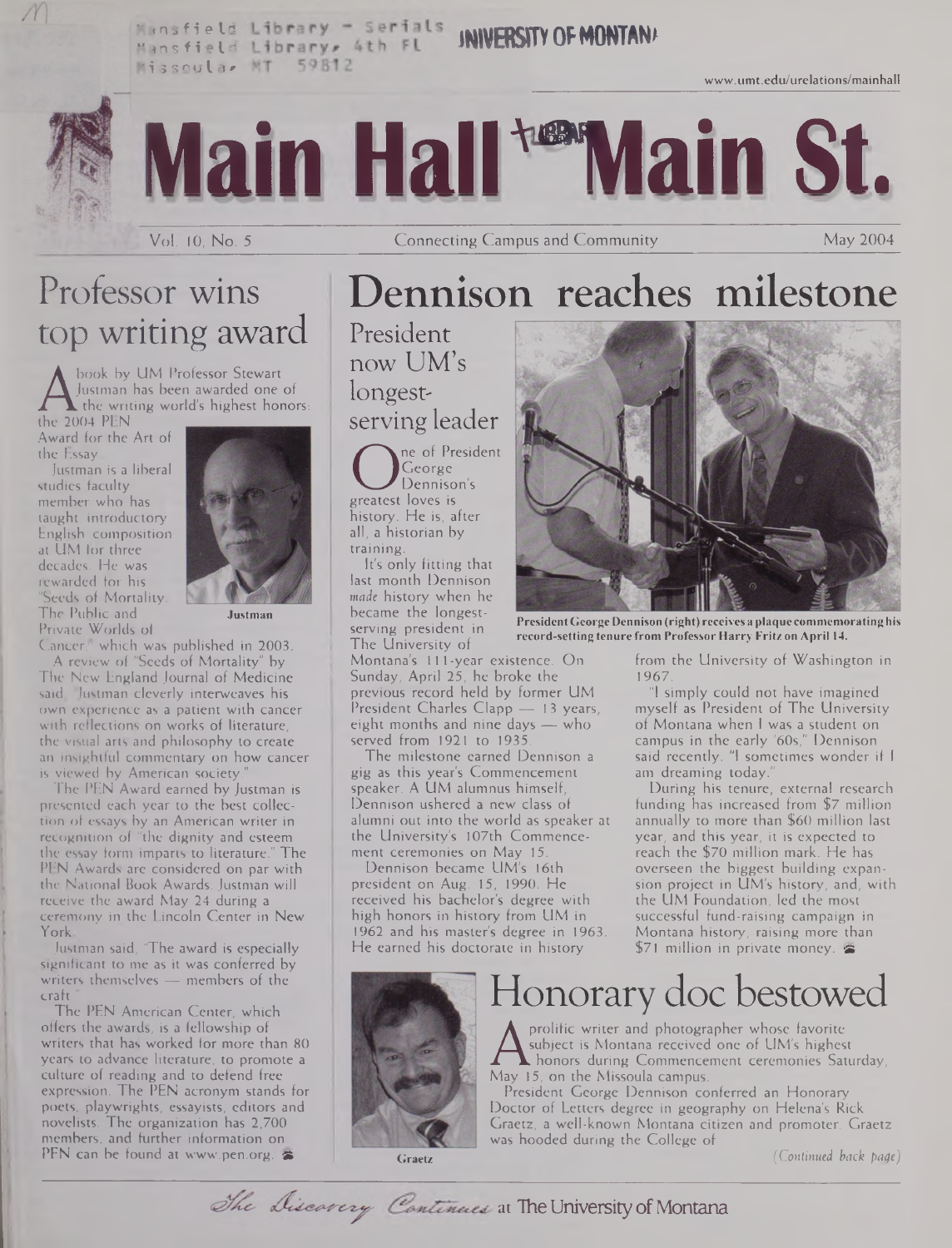**Mondale Connection—**Former U.S. Vice President Walter "Fritz" Mondale has joined the board of directors for The Maureen and Mike Mansfield Foundation, a nonprofit organization that promotes understanding and cooperation between the United States and the nations and people of Asia. Former speaker of the U.S. House of Representatives Thomas Foley has been elected board chair. The Foundation supports the Maureen and Mike Mansfield Center at UM. Like Mansfield, both Mondale and Thomas were ambassadors to Japan, and the three were colleagues on Capitol Hill. Mike Delaney, Mansfield board president, said he is delighted to have Mondale on the board because of the former vice president's extensive knowledge of Asia and understanding of today's complex geopolitical realities. "Mondale's position on our board will enhance the ability of the Mansfield Foundation to strengthen collaborative relationships among the United States, Japan, China, Korea and other Asian nations."

**Missoula Reads—**Promotion of the Missoula Reads Initiative, a community-wide effort to celebrate the joys of reading and literacy, has earned three Missoula organizations the 2004 Montana Library Association Media Award. The winners were the Missoula Public Library, the St. Patrick Hospitalbased Institute for Medicine and Humanities, and UM's Maureen and Mike Mansfield Library. Modeled on programs in more than 100 cities across the nation, Missoula Reads was held last February and March. It included readings, discussions, special exhibits, author visits, lectures and family events. A key element of the promotion was using UM's Monte the bear mascot in posters about Missoula Reads. The posters showed Monte reading in various Missoula venues.

**Fulbright Opportunities—**Are you looking for an opportunity to study, conduct research or teach in another country? UM students, alumni and other young professionals can apply now for the 2005-06 Fulbright U.S. Student Program competition to earn full or partial grants to pursue international opportunities. Full grants generally provide round-trip travel, maintenance for one academic year, health and accident insurance, and full or partial tuition. Those interested can find application forms and additional information in Liberal Arts Room 313. Applications must be submitted to Associate Professor Elizabeth Ametsbichler by Oct. 5. Call (406) 243- 2401 for more'information.



**Library Scholarship—**Ian Smith, a history graduate student at UM, has been awarded this year's \$3,000 Susan Koch Library Research Scholarship. UM's Mansfield Library awards the scholarship annually to the individual who submits the best research paper or project based on materials from the library's archives, special collections, government documents or map collections. Smith wrote the winning paper, "A Case Study in Assimilation: Allotment and Fee Patenting on the Flathead Indian Reservation, 1895-1920," for a History of Indian Affairs course taught by Professor Richmond Clow.

**More UM News—**Want to keep up with what's going on at UM? Subscribe to the new, improved version of the University's e-mail newsletter, TGIF. An easy sign-up box is online at [www.umt.edu/urelations/tgif](http://www.umt.edu/urelations/tgif). TGIF, which stands for "Think Grizzly, It's Friday," provides students, employees, alumni and friends of UM with news and events information each week during the academic year. The newsletter has been published in plain text format since fall 1999. The new TGIF features a contemporary HTML design that incorporates photographs, graphics and more.

**Artistic Recognition—**The Montana Museum of Art and Culture at UM was mentioned in the National Endowment for the Arts 2003 Annual Report. The museum was noted for receiving a \$20,000 NEA grant for an exhibit titled "Native American Artists — After Lewis and Clark." The exhibition featured visual art and writing by American Indians that tell the story of Lewis and Clark from the point of view of the indigenous people they encountered.

**Naked Bear—**The Montana Grizzly Scholarship Association has launched Grizzly Prowl, an effort to raise money for UM student-athletes by having area artists paint life-size, Fiberglas grizzly bears that are then auctioned. Artist Michelle Otten of Minneapolis has completed the model for the 35 naked bears that will arrive in Missoula later this spring, and the artists who will "dress" the bears with unique designs have been chosen (including two UM art students). "We

are excited to get a glimpse of what the bears will look like," said C.J. Peterson, who is organizing the fund-raiser. 'This is the first tangible result of months of planning and creating." For more Grizzly Prowl information, call Peterson at (406) 531-9444 or Jennifer Harper at (406) 880-6533 or visit http:// <grizzlyprowl.com>.

**Bobblehead Bonanza—**Following the success of the first Bobblehead Monte, the Alumni Association has introduced a new, limited edition version with the beloved mascot perched on a sleek maroon and silver motorcycle. Only 1,008 of the numbered Motorcycle Monte Bobbleheads are available. Each durable, ceramic Monte is hand-painted and boxed for gift-giving. The cost is \$29.99, which includes shipping and handling, and all profits benefit UMAA's student and alumni programs. Order online or call (877) UM ALUMS or (406) 243-5211

**Keeping the Compact—**The Montana Campus Compact, a statewide higher education organization that supports campus-based public service has announced its 2004 MTCC Community Service Scholarship recipients. Each winner will receive a certificate and \$500 award. The 2004 MTCC Community Service Scholarship recipients are Sarah Weems Pallis, a mathematics faculty member at Carroll College in Helena, Dixie Linnell, an elementary education faculty member at Flathead Valley Community College in Kalispell, and Tara Keller, a University of Montana-Missoula graduate.

**New Lingo—**Officials in the Department of Foreign Languages and Literatures have changed their department name to more accurately describe their role at UM. The unit is now known as the Department of Modern and Classical Languages and Literatures.



Ready for makeup: The new look of the GSA's Grizz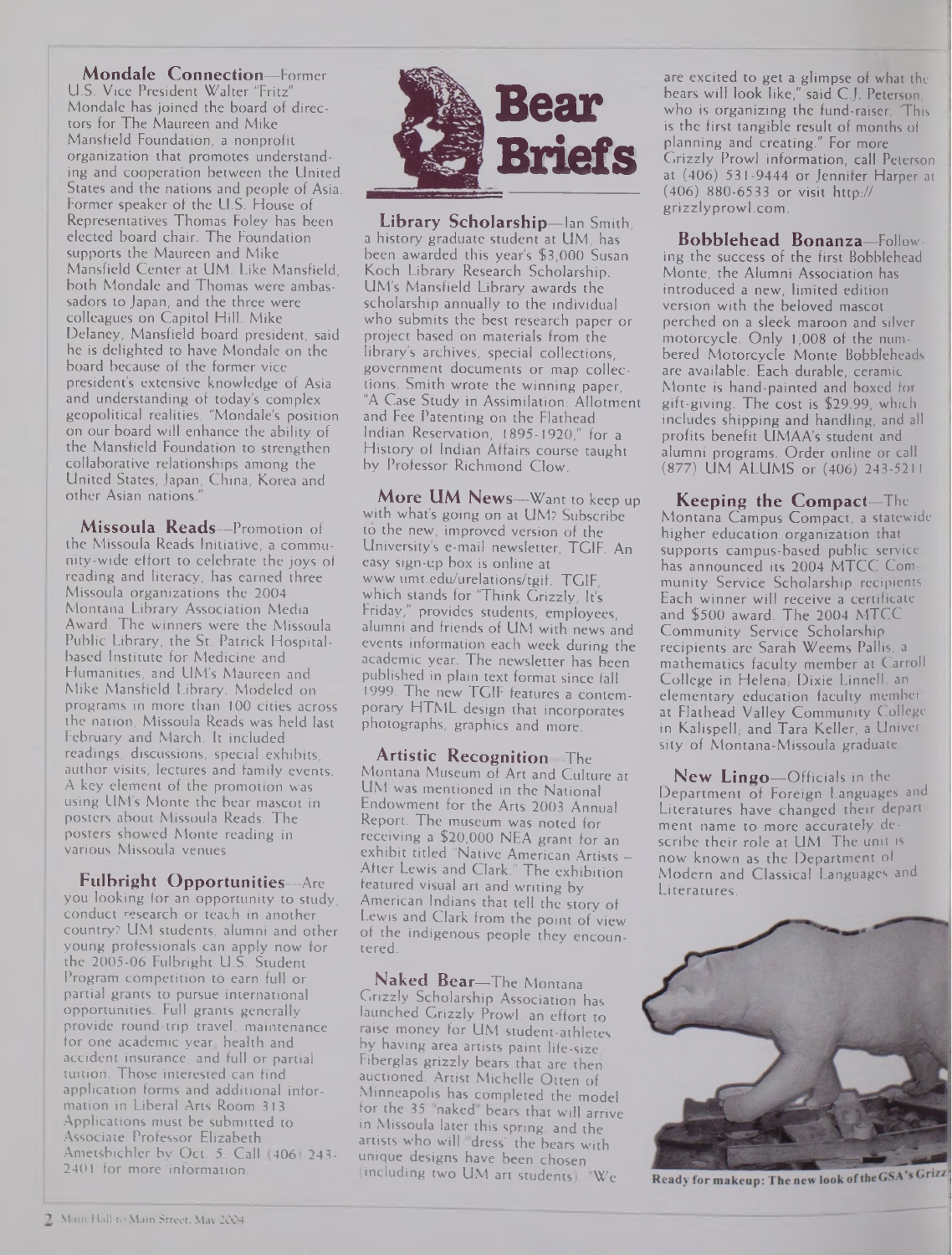**Forging Leaders—**UM has started a new student leadership program called Ursa Major. The multistage program will challenge students in fun and rewarding ways, and is designed to provide students with the skills they need to succeed academically and . professionally after graduation. While involved in Ursa Major, students will attend conferences and retreats, naviagate a ropes course, volunteer in the community and receive focused mentoring. For more information on this innovative program, visit <sup>I</sup> [www.umt.edu/ursamajor](http://www.umt.edu/ursamajor). E-mail the name and contact information of a student you would like to recommend to the program to ursamajor@mso. <umt.edu>.

**Undaunted Learning—**The United States is well into the second year of its bicentennial commemoration of the Lewis and Clark expedition, and one of the best places to learn more . about the Corps of Discovery is the Discovering Lewis and Clark" Web site at www.lewis-clark.org. Recent additions to the site are available by clicking on "New in April 2004." The updated material includes an exclusive interview with the late Stephen Ambrose, author of "Undaunted Courage." The interview, taped on July 20, 2000, is titled "The Corps of Discovery as a Military Unit." .' Joe Mussulman, a former UM professor, leads a team that designs "Discovering Lewis and Clark.

**NFL Bound—**The recent NFL draft was kind to former Grizzly football . player Dylan McFarland of Kalispell. He was selected in the seventh round of the  $NFL$  draft — the 207th pick out of 255. The 6-foot-6, 305-pound left tackle was » picked up by the Buffalo Bills. He's the first Griz player to be selected in the draft since 1999. In addition, 15 minutes after the draft ended, Chris Snyder, UM's record-setting kicker from Spokane, Wash., signed a free-agent deal with the Detroit Lions.

li **Top Runner—**Kerry Bogner, <sup>a</sup> senior from Cincinnati, earned Academic All-American honors in cross country from the Women's Intercollegiate Cross Country Coaches Association. Bogner is one of 46 Division-1 cross country athletes to earn the award and one of only two Big Sky Conference runners who received the recognition. Bogner, a



liberal studies major who carries a 3.74 GPA, finished 12th at the Mountain Region Championships in Ogden, Utah, this past fall to earn Academic All-American accolades.

# Research reps visit Washington, D.C.

Dennison and geology<br>
graduate student Brian<br>
Boer were among a contingent<br>
of university leaders and M President George Dennison and geology Lgraduate student Brian of university leaders and researchers who met with U.S. congressmen from the Northwest on Capitol Hill last month.

Members of the Inland Northwest Research Alliance, a nonprofit scientific and educational consortium of eight universities, traveled to Washington, D.C., March 29- April 1, to discuss the organization's benefits to doctoral-level education.

Boer was one of five students from member institutions invited to talk to congressional representatives about how INRA programs — specifically the Subsurface Science Research Institute have enriched their academic experiences. A multidisciplinary, doctoral-level program, SSRI offers graduate courses crafted by deans and faculty from INRA institutions and the staff of the Idaho National Engineering Laboratory (INEL).

"The students always steal the show, as they should," President Dennison said.

Besides meeting with their congressmen, INRA members also attended a



**UM geology graduate studentBrian Boer addresses U.S. congressional representativeslast month in Washington, D.C.**

reception hosted by Sen. Mike Crapo, R-Idaho. Crapo noted that INRA makes significant contributions to regional economic development with new programs that lead to new technologies in the Northwest.

The total research and development budget for the INRA universities in fiscal year 2001 was \$530 million, which would rank the member institutions collectively as the seventh largest institution of higher education in the nation in terms of funding. INRA comprises UM, the University of Idaho, and the University of Alaska, Fairbanks, as well as Montana State, Boise State, Idaho State, Utah State and Washington State universities. &

# Students earn prestigious scholarships

Ferestigious Guali and Goldwater<br>
EUM continued its trend of excellence<br>
UM continued its trend of excellence **OUT UM students recently raked in** prestigious Udall and Goldwater scholarships.

in the Udall Scholarship competition with three students named recipients of the 2004 scholarship.

Lauren Caldwell, a junior in biology from Fort Wayne, Ind., Dawson Dunning, a junior in wildlife biology from Otter, and Sierra Howlett, a junior in Native American studies and sociology from Arlee; were among the 80 students nationwide to be selected as 2004 Udall Scholars.

Caldwell (who also earned a \$26,000 Truman Scholarship this spring), Dunning and Howlett bring the total number of UM students to earn Udall Scholarships to 16 since 1999. They were the only Udall recipients chosen this year from a Montana university or college.

The \$5,000 scholarships are presented annually to juniors and seniors studying in fields related to the environment, and to Native Americans in fields related to health care or tribal policy. The scholarships are named after Morris Udall, who represented Arizona in the U.S. House of Representatives for 30 years.

The Goldwater winners for the 2004- 05 academic year are Amanda Ng, a senior in biological sciences from Bozeman, and Dawson. Each will receive up to \$7,500 for tuition, fees, books and room and board.

Founded in 1986, the Goldwater Scholarship Program honors Sen. Barry Goldwater and is designed to foster and encourage outstanding students to pursue careers in the fields of mathematics, the natural sciences and engineering. The Goldwater Scholarship is the premier undergraduate award of its type in these fields.

The winners were selected on the basis of academic merit from a field of 1,113 student candidates who were nominated by faculty members at colleges and universities nationwide. Most of the 310 winners intend to obtain a doctoral degree.

In the past six years, UM students have won 26 large national scholarships two Truman, eight Goldwater and 16 Udall. UM currently is tied with Cornell for the Udall Foundation's No. <sup>1</sup> ranking for scholarships awarded. Since the scholarship's inception in 1996, UM and Cornell have had more Udall scholars than all universities in the nation.  $\approx$